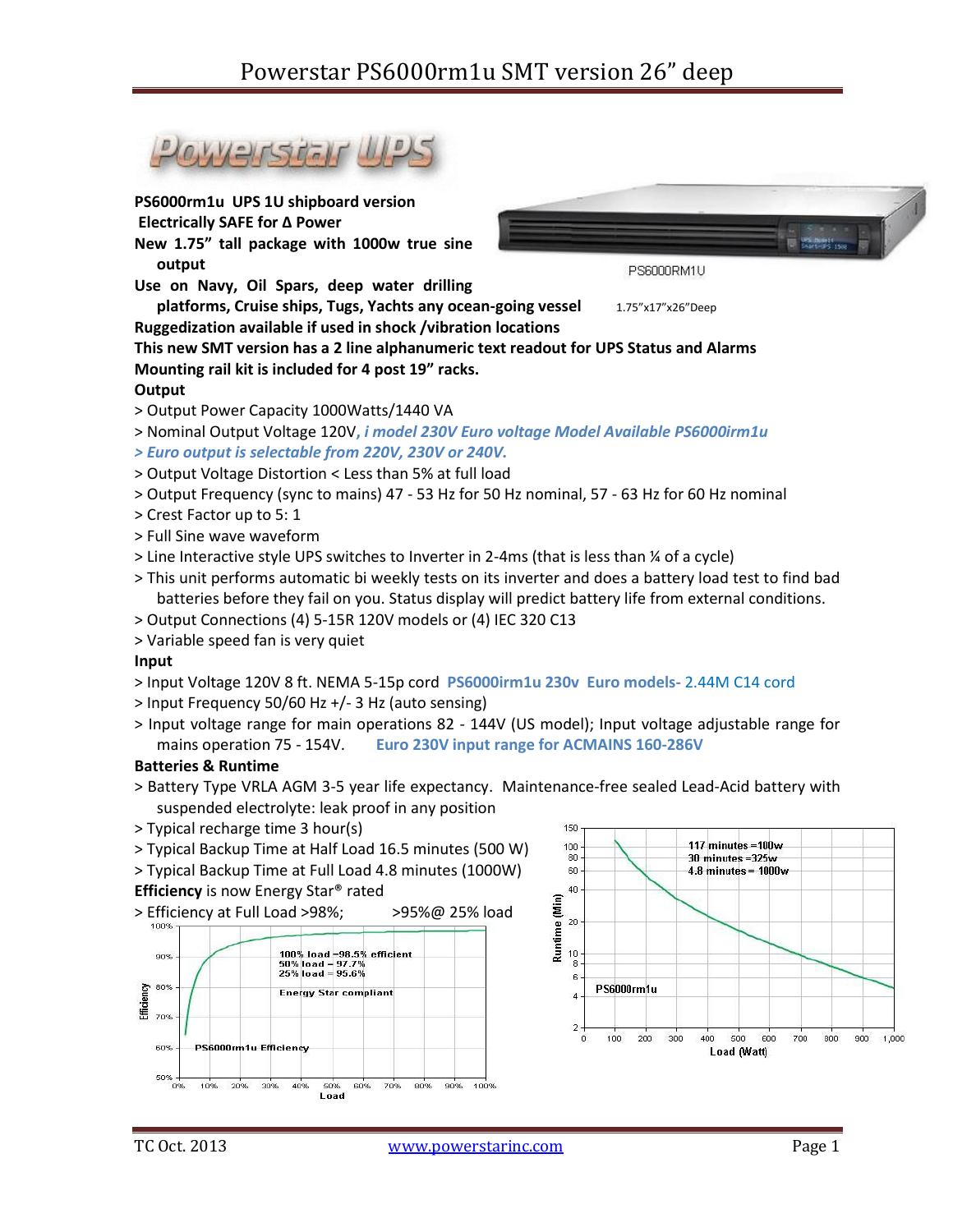# Powerstar PS6000rm1u SMT version 26" deep

#### **Communications & Management Interface Port(s)**

- RS-232 via S20 /RJ50x- adapt to DB9 with supplied dongle using Microlink© protocol
- USB serial port, (used for configuration and connection to a PC)

SmartSlot™ Interface -accepts **PS9630** SNMP Network card or **PS9631** Environmental monitor SNMP or **PS9620** DB9 card. **PS9613** dry contact card also available

- **PS9630/PS9631 Network card.** Either model can use:
- o HTTP, HTTPS, IPv4, IPv6, NTP, SMTP, SNMP v1, SNMPv2c, SNMP v3,SSH V1,SSH V2,SSL, TCP/IP, Telnet
- o RJ-45 10/100 Base-T
- o Radius Authentication

**PS9631** includes a **AP9335T** temperature probe. Add accessories for PS9631:

- > **AP9335TH remote PROBE** for temperature and humidity reporting.
- > **PS9810** dry contact closures to remotely manipulate customer supplied relays. Customizable input contacts to monitor external devices with the PS9810 adapter. It can report back about remote devices changing conditions (*PS9810 requires PS9631)*

O Serial Communications: Talk to the UPS with Powerchute™ software-supplied either via USB, or RS232.

**> USB**-Windows XP™ and above includes native drivers for this UPS. Connect a PC with Windows XP™ or above to USB and Windows will configure itself to work with the UPS for graceful shutdown capability. > **> Serial RJ50X/ S20 port** is provided along with a DB9 dongle for communications via ASCII RS232 protocol. Please note: this port will not provide the same information as the previous version DB9 port. New APC software is required for communication via this port and is supplied. This port can be used with new Powerchute™ software and a computer that has only DB9 RS-232 data ports for shutdown and monitoring. Previous version "Dumb-signaling" is not available with this new port.

O **PS9620** SUA-style Serial Port Card. IF you must have the previous version DB9 "Dumb" signaling and or use the previous version Powerchute© software, or have hand written software for the previous generation, this card will give you these functions. "Dumb signaling" gives a simple closure signal on the DB9 when the UPS switches to BATTERY and another line pulls to ground when LOW BATTERY is

reached. NOTE: If you need both dumb signaling and SNMP, use

# **PS9631/PS9810 combination**.

O **PS9613 Dry contact card** UPS status information is presented through 6 fully isolated output relays. This is expandable to 8 using universal input/output ports and optional Dry Contact I/O Accessory (PS9810). Also are 4 opto-isolated input contacts for UPS control (i.e. shutdown, startup, self-test). Internally protected screw terminal connections for your wiring. Program this card through its USB port and with DIP switches